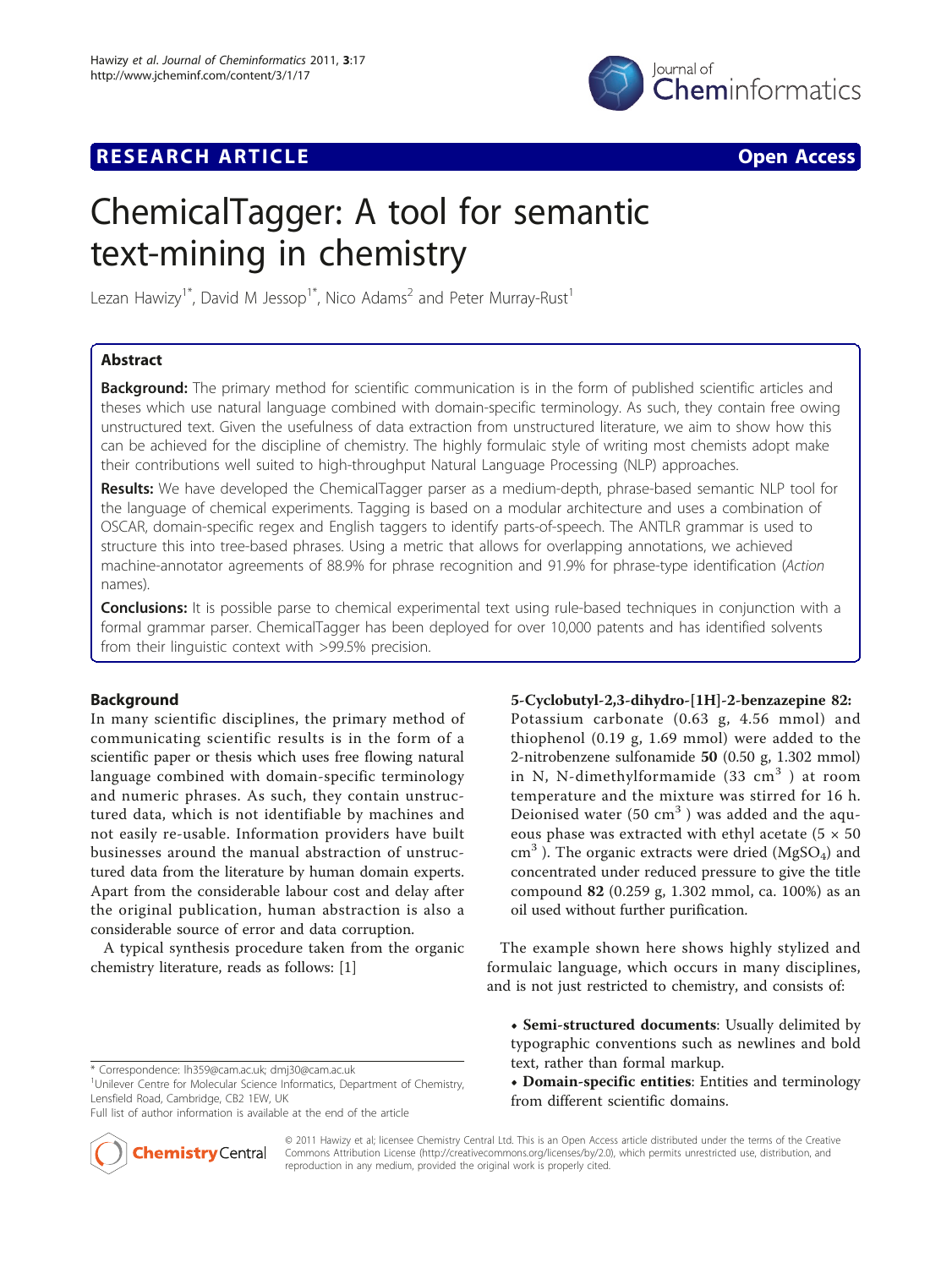- Stock phrases: 'X was added to a flask...'.
- Data phrases: '(0.259 g, 1.302 mmol, ca. 100%)'.

Therefore, scientific papers are an attractive target for the development of machine processes for automatic information extraction. Text-mining uses NLP (Natural Language Processing) tools for the automatic discovery of previously unknown information from unstructured data. The information generated through text mining can be used for:

- The classification of documents (information retrieval).
- The determination of occurrence and co-occurrence of specific terms (indexing).
- The extraction of simple relationships.
- The systematic extraction of data from related studies.

• The generation of 'mashups' between different disciplines, such as the interactive Crystallography timemap developed by Ben O'Steen [[2\]](#page-12-0). This visualisation shows authors of papers, geo-located onto a map and organised by the date of publication.

Text-mining in chemistry is not as prevalent as it is biology, and the tools are less developed. Text-mining in biology is often used for the automatic extraction of information about genes, proteins and their functional relationships from text documents [[3-6](#page-12-0)]. The NLP tools in biology are also well developed, and we aim to create the equivalent in chemistry for part-of-speech taggers such as the GeniaTagger [[7](#page-12-0),[8](#page-12-0)] as well as syntactic parsers such as Enju [\[9\]](#page-12-0).

#### Aims and Objectives

The aim of this paper is to show how text-mining has been achieved for the discipline of chemistry using our ChemicalTagger tool. Chemists not only produce a significant amount of data-rich scholarly communication artefacts, but have also adopted the highly formulaic style of writing outlined above. Consequently, these publications are an attractive target for automated data extraction. The sample paragraph quoted above will be used as an example throughout this paper, but it is stressed that the techniques reported here can be applied to much of science.

Previous work has concentrated on the identification and extraction of chemical entities from scientific papers [[10](#page-12-0)-[12\]](#page-12-0), but did not address the extraction of the relationships linking these entities to both each other as well as to the document object from which they were extracted. The current work aims to address these issues using novel methods to extract information such as units, mixtures, amounts of substances and roles (such as solvents, reactants and products) as well as Action phrases using linguistic context. ChemicalTagger was initially developed in the context of physical science and has been designed to interoperate with bioscience tools and requirements as explored and presented at Dagstuhl 2008 [[13](#page-12-0)]. The chemical literature considered in this work consists of journal articles, open-access theses and reports (e.g. company reports). Most of these documents have the general structure of 'Introduction', 'Materials and Methods', 'Experiments', 'Results', 'Discussion' and 'Summary and Conclusion'. This paper will focus on the experimental section, which usually consists of paragraphs such as the example shown above. The next section will demonstrate how relationships between entities can be extracted using our ChemicalTagger tool and stored in a machine-understandable format.

## Methods

ChemicalTagger is an open-source tool for tagging and parsing experimental sections in the chemistry literature. It takes a string of text as input and produces a structured XML document as output. The ChemicalTagger workflow can be divided into five main steps: text normalisation, tokenisation, tagging, phrase parsing and finally Action phrase identification. These steps will be described further below:

#### Text Normalisation

Text normalisation is a preprocessing step that transforms the text into a format that is consistent for tagging. This involves removing nonprinting Unicode characters from text (these are the Unicode character set values 0 to 31, 127, 129, 141, 143, 144, and 157) and normalising the spacing between the words. To demonstrate, a sample phrase from the experimental paragraph above will be used:

'Potassium carbonate (0.63 g, 4.56 mmol) and thiophenol  $(0.19 \text{ g}, 1.69 \text{ mmol})$  were added to the 2-nitrobenzene sulfonamide'

The text-normaliser first cleans the text of nonprinting characters such as non-breaking spaces, tabs and carriage returns. It then proceeds to formatting the spaces between alphanumeric and non-alphanumeric characters (i.e. commas, brackets, full stops...) within the sentence. In the sentence above, strings such as '(0.63 g,' and '(0.19 g,' could cause problems for the tagger as they are composed of four separate elements that have been combined, and consequently would be mistagged. The normaliser will break such strings down into their constituent parts *i.e*  $'(0.63 \text{ g})'$  and  $'(0.19 \text{ g})'$  respectively. Special care is taken with decimal points within numbers as well as brackets and commas within chemical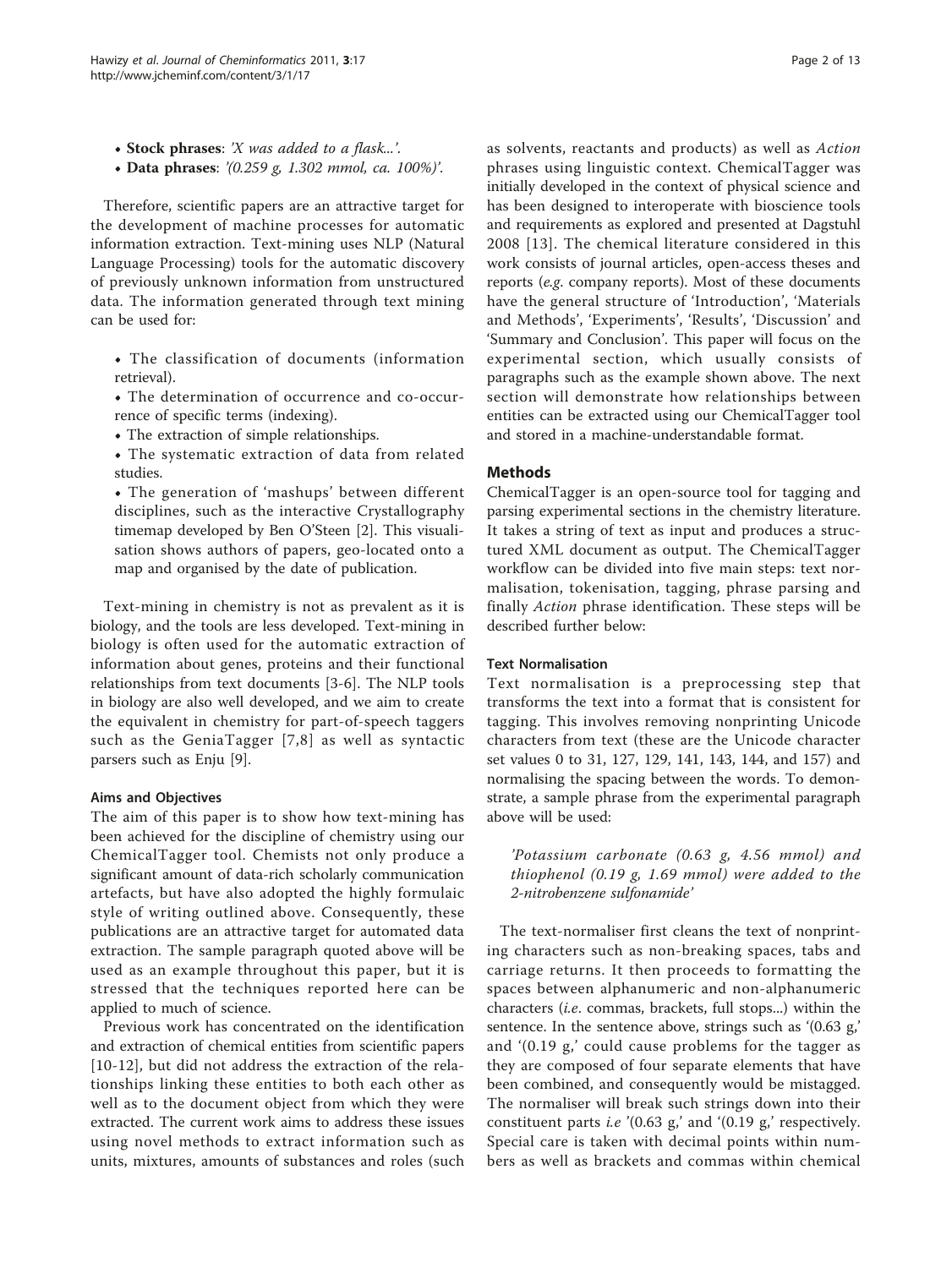names. After normalisation, the following text is produced:

'Potassium carbonate (0.63 g, 4.56 mmol) and thiophenol (0.19 g, 1.69 mmol) were added to the 2-nitrobenzene sulfonamide'

#### Tokenisation

Tokenisation is the process of splitting a phrase into into a sequence of meaningful elements called tokens. A token can be made up of one or more words and is not necessarily alphanumeric (e.g. commas, exclamation marks, full stops etc...). Many different splitting patterns are conceivable in natural language processing and hence many different tokenisers exist, with the most common one being the whitespace tokeniser. An adapted whitespace tokeniser is used by Chemical Tagger, since chemical names, in particular, are fragile to common methods of tokenisation as they contain potential inter-token characters such as space, hyphens, brackets and commata. Running the tokeniser on the normalised sentence above produces the following tokens (Figure 1):

#### **Tagging**

Tagging is the process of assigning grammatical roles to the tokens. ChemicalTagger uses a three-step cascading tagger. The first step involves running a chemical entity recogniser (OSCAR) on the tokens. ChemicalTagger then falls back on a customised regex tagger and then a parts-of-speech tagger for the tokens which have not been identified. The taggers will be discussed further below:

#### OSCAR-Tagger

OSCAR [[11\]](#page-12-0) is used for the recognition of chemical entities in text. OSCAR (Open Source Chemistry Analysis Routines) is an open source extensible system for the automated annotation of chemistry in scientific articles. It can be used to identify:

• Chemical names, including formulae and acronyms.

• Reaction names, such as hydrolysis and Wolff-Kishner.

- Ontology terms.
- Enzymes.
- Chemical prefixes and adjectives.

In addition, where possible, any chemical names detected will be annotated with structures derived either by lookup, or name-to-structure parsing using 'OPSIN' [[14](#page-12-0)] or with identifiers from the ChEBI [[15](#page-12-0)]('Chemical Entities of Biological Interest') ontology. The extracted information is stored in XML format. Identified chemical entities are marked up using the ne (named entity) tag. The tag has four attributes:

- Id: The id of the token within the document.
- Surface: The text that makes up the entity.

• Type: The chemical entity name, which can be either a chemical compound (CM), reaction name (RN), ontology term (ONT), chemical pre  $\times$  (CPR), enzymes(ASE) or chemical adjective (CJ).

• Confidence: The confidence score associated with the identification of the entity, if the entity was identified using OSCAR's MEMM machine learning algorithm [[16](#page-12-0)].

The XML output resulting from running the OSCAR parser on our sample text provides the following:

```
<ne id='o1960'
   surface =' Potassium carbonate '
   type ='CM'
   confidence =
    '0.9448241038775597 ' >
   Potassium carbonate
  \langlene >
  (0.63 g, 4.56 mmol) and
  <ne id='o1962'
   surface =' thiophenol '
   type = 'CM'confidence =
    '0.9676694757597625' >
   thiophenol
  \langlene >
were added to...
```
At this stage, the chemical tokens have been successfully marked up (tokens denoted by single box and OSCAR-tagged tokens are shown in double boxes) (Figure [2\)](#page-3-0):

#### Regex-Tagger

The Regex-Tagger is used to mark-up chemistry-related terms that are not recognised by OSCAR. These include nouns such as solution and mixture and verbs such as quench and evaporate that are specific to the chemistry

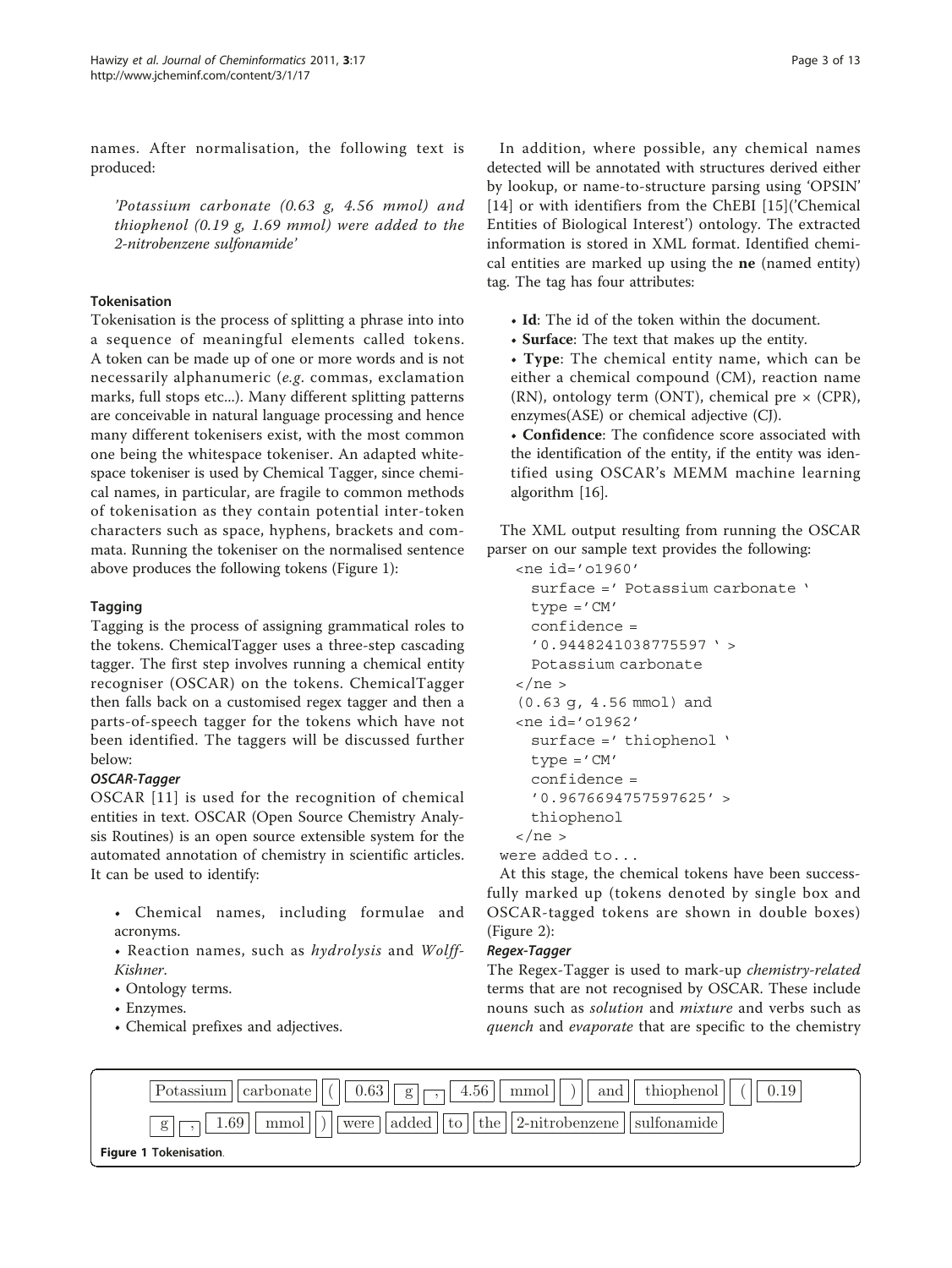<span id="page-3-0"></span>

domain. The Regex-tagger uses regular expressions that are stored in a rules file together with the customised tags. chemistry-related terms can include the following:

• Boldface Numbers: These numbers usually refer to a chemical in the experiment, such as the number 50 in our example paragraph.

• ActionVerbs: Verbs that refer to specific Actions in an experiment, such as adding, removing, dissolving etc...

• Physical States: The different aggregation states a chemical compound may have such as liquid (including oils), solid (including crystals) or gas.

• Units: Standardised quantities such as mmol, g and mL.

This information is then passed to a regular expression tagger. Running this tagger on the sample phrase yields the following (tokens are denoted by single box, OSCAR-tagged tokens are in double boxes and regextagged tokens are underlined) (Figure 3):

#### English Parts-of-Speech Tagger

The final step of tagging involves marking up the general English language tokens. English parts-of-speech (POS) taggers are widely available and for the purposes of this work, the Penn Treebank is used. A treebank is a parsed text corpus (i.e. annotated with syntactic structure) that is used in corpus linguistics. The Penn Treebank [[17](#page-12-0)] is commonly used for English parts-of-speech tagging and is made up of 4.5 million American English words. Typical tags include: [[18](#page-12-0)]

- NN singular or mass noun
- NNS plural noun
- VB verb, base form
- VBD verb, past tense
- CD cardinal number (one, two, 2, etc.)
- CC Conjunctions (and, or, plus etc...)

This treebank is used within a parts-of-speech tagger, provided by OpenNLP. OpenNLP [[19\]](#page-12-0) is a suite of open source Java projects, data sets and tutorials supporting research and development in natural language processing. Running this tagger against the non-tagged text gives the following (tokens denoted by single box, OSCAR-tagged tokens are in double boxes, regex-tagged tokens are underlined and English POS-tagged tokens are in italics) (Figure [4](#page-4-0)):

At this stage, the text has been tokenised and tagged, it is now ready for parsing.

#### Phrase Parsing

Parsers build on tagged tokens to assign syntactical structure to text. The goal of phrase parsing in ChemicalTagger is to build the chemical equivalent of a Chomsky [[20](#page-12-0)] tree structure of a sentence. Figure [5](#page-4-0) is a syntactic tree model of a simple sentence.

In this tree model S is a sentence, D is a determiner, N a noun, V a verb, NP a noun phrase and VP a verb phrase.

In human discourse, sentences are parsed in multiple valid ways. However, the formualic structure of the chemical domain has a high probability for only one parse to be found. Therefore, a formal approach was decided on for phrase parsing so ChemicalTagger uses ANTLR [\[21](#page-12-0)]. ANTLR (ANother Tool for Language Recognition) is a parser generator that uses LL(\*) parsing to automate the construction of language recognisers. It was designed to generate grammars for formal programming languages, but is applicable to any domain where an underlying implicit grammar exists. We believe that the type of language in our corpus can largely be described by a

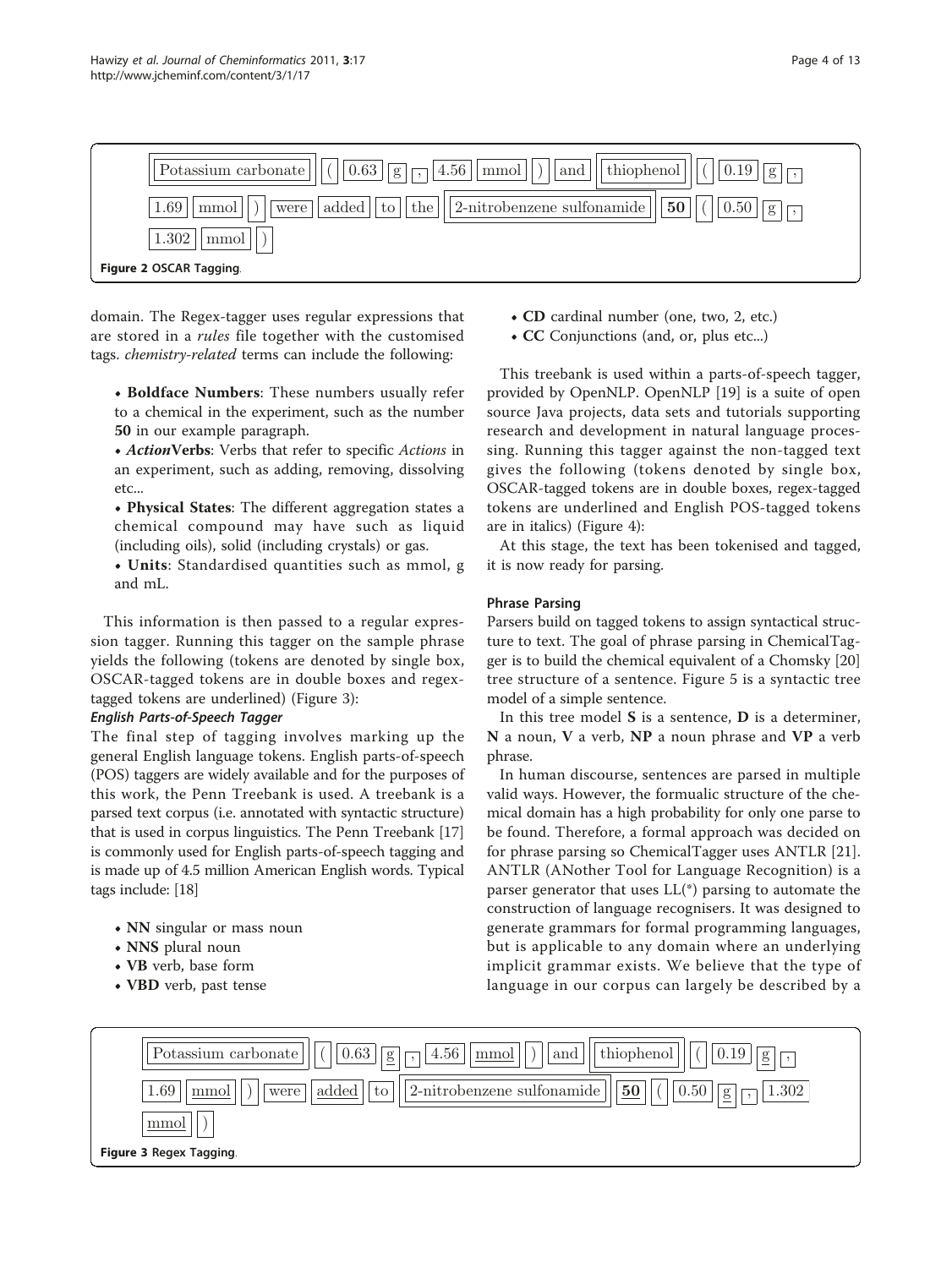<span id="page-4-0"></span>

formal grammar, therefore ANTLR is used as a novel method for parsing phrases in chemical language.

LL(\*) parsers are recursive descent parsers; they analyse input sequences by working their way down from the topmost non-terminal symbol until they reach a terminal node. In natural language these terminal nodes are the tokens. LL(\*) parsers also use leftmost derivations and the symbols at each step are consumed from Left-to-Right, the '\*' in LL(\*) refers to the use of arbitrary lookahead to make decisions. According to Parr [[21\]](#page-12-0):

LL(\*)'s arbitrary lookahead is like bringing a trained monkey along in the maze. The monkey can race ahead of you down the various paths emanating from a fork. It looks for some simple word sequences from your [...]phrase that distinguish the paths. LL(\*) represents a significant step forward in recognizer technology because it dramatically increases the



number of acceptable grammars without incurring a large runtime speed penalty.

To demonstrate how ANTLR is used, a simplified version of ChemicalTagger's grammar is described below. For clarity, uppercase symbols represent terminals (symbols that can not be broken down into smaller constituents) while lowercase words represent non-terminals (symbols that can be broken down into smaller constituents).

The top-rule in our grammar is a *sentence* and it can be made up of a nounphrase and a verbphrase:

sentence: nounphrase verbphrase;

Using left derivation, the left non-terminal token nounphrase is selected. A nounphrase can be made up of a *determiner, adjective(s)* and  $noun(s)$ . A noun can include a molecule which in turn consists of an OSCAR recognised moiety followed by a quantity. A quantity consists of comma-separated numbers and units contained within brackets. This set of rules can be represented in ANTLR as follows:

nounphrase: determiner? adj\* noun+; noun: molecule+; molecule: OSCARCM+ quantity?; quantity: LRB mass COMMA molar RRB; mass: CD NNMASS; molar: CD NNMOLAR;

Once recursion down the nounphrase tree is completed, verbphrase is next. A verbphrase could consist of an *adverb*,  $verb(s)$  followed by a *prepphrase*. A *pre*pphrase is made up of a preposition followed by a nounphrase.

Verbphrase: adv? verb+ prepphrase?;

verb: (VBD|VBADD);

prepphrase: TO nounphrase;

Running this grammar over the sample sentence produces the following output (Figure [6\)](#page-5-0) in the form of an Abstract Syntax Tree (AST). The add-phrase shown here is only a simple example; more complex rules are defined to cover most of the grammar within the chemistry domain.

#### Action Phrase Identification

The text has now been tagged and parsed, the next step is to assign roles to the parsed phrases. The roles, in this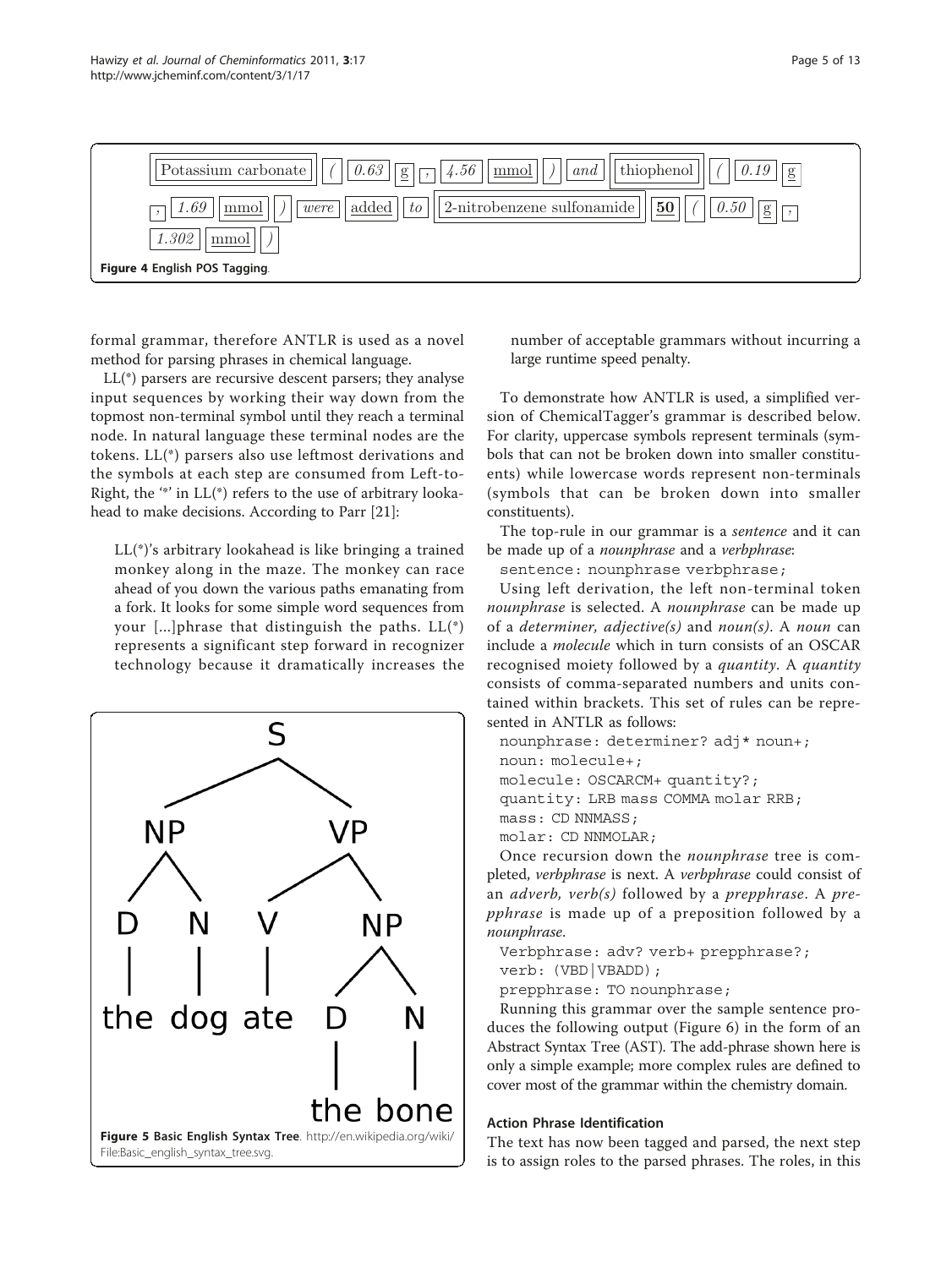<span id="page-5-0"></span>

instance, refer to Actions carried out during a chemical synthesis (e.g. adding, dissolving, evaporating etc.). After surveying the literature in collaboration with domain experts, 21 different types of Action phrases were defined. The complete list of phrases can be found in Table 1.

A postprocessing class was used to analyse the Abstract Syntax Tree, identify the Action phrases and output the tree to XML. Postprocessing our sample sentence gives the following XML output:

<Sentence >

```
<ActionPhrase type = "Add">
  <NounPhrase >
    <MOLECULE >
      <OSCAR - CM >Potassium </OSCAR - CM >
     <OSCAR - CM >carbonate </OSCAR - CM >
       <QUANTITY >... </QUANTITY >
    </MOLECULE >
```

```
< CC > and < / CC ><MOLECULE >
         <OSCAR - CM >thiophenol </OSCAR - CM >
           <QUANTITY >... </QUANTITY >
         </MOLECULE >
      </NounPhrase >
      <VerbPhrase >
         <VBD >were </VBD >
         <VB - ADD >added </VB - ADD >
         <PrepPhrase >
           < TO > to < / TO ><NounPhrase >
              <MOLECULE >
                <OSCAR - CM >2- nitrobenzene
</OSCAR - CM >
                  <OSCAR - CM >sulfonamide
</OSCAR - CM >
```
## Table 1 Phrases Recognised by ChemicalTagger

| <b>Phrase Name</b> | Example                                                                              |  |  |  |  |
|--------------------|--------------------------------------------------------------------------------------|--|--|--|--|
| Add-Phrase         | Benzoyl peroxide (85 mg) was <b>added</b> to the solution                            |  |  |  |  |
| Apparatus-Action   | A 50-ml round-bottom flask sealed with a septum.                                     |  |  |  |  |
| Concentrate-Phrase | The filtrate was <b>concentrated</b> under reduced pressure without heating.         |  |  |  |  |
| Cool-Phrase        | The reaction was then <b>cooled</b> to rt.                                           |  |  |  |  |
| Degass-Phrase      | The solution was <b>purged</b> with argon for 30 min.                                |  |  |  |  |
| Dissolve-Phrase    | Salt was <b>dissolved</b> in water.                                                  |  |  |  |  |
| Dry-Phrase         | The yellow product was dried under vacuum.                                           |  |  |  |  |
| Extract-Phrase     | the products were <b>extracted</b> with diethyl ether $(3 \times 100 \text{ ml})$ .  |  |  |  |  |
| Filter-Phrase      | The solution was filtered through a short silica gel column.                         |  |  |  |  |
| Heat-Phrase        | The mixture was <b>heated</b> under reflux for 8 h.                                  |  |  |  |  |
| Partition-Phrase   | The reaction mixture was <b>partitioned</b> between H2O (100 ml) and EtOAc (400 ml). |  |  |  |  |
| Precipitate-Phrase | Precipitating in methanol.                                                           |  |  |  |  |
| Purify-Phrase      | The mixture was <b>purified</b> by column chromatography.                            |  |  |  |  |
| Quench-Phrase      | The reaction was <b>quenched</b> with methanol.                                      |  |  |  |  |
| Recover-Phrase     | The precipitate was <b>recovered</b> by filtration.                                  |  |  |  |  |
| Remove-Phrase      | The solvent was removed under reduced pressure.                                      |  |  |  |  |
| Stir-Phrase        | The reaction mixture was stirred at room temperature for 16 h.                       |  |  |  |  |
| Synthesize-Phrase  | Synthesis of aromatic polyethers by Scholl reaction.                                 |  |  |  |  |
| Wait-Phrase        | The mixture was left 2d under stirring.                                              |  |  |  |  |
| Wash-Phrase        | The resin was <b>washed</b> with DMF.                                                |  |  |  |  |
| Yield-Phrase       | Chromatography <b>afforded</b> the alcohol 10 as a colourless oil (88 mg, 70%).      |  |  |  |  |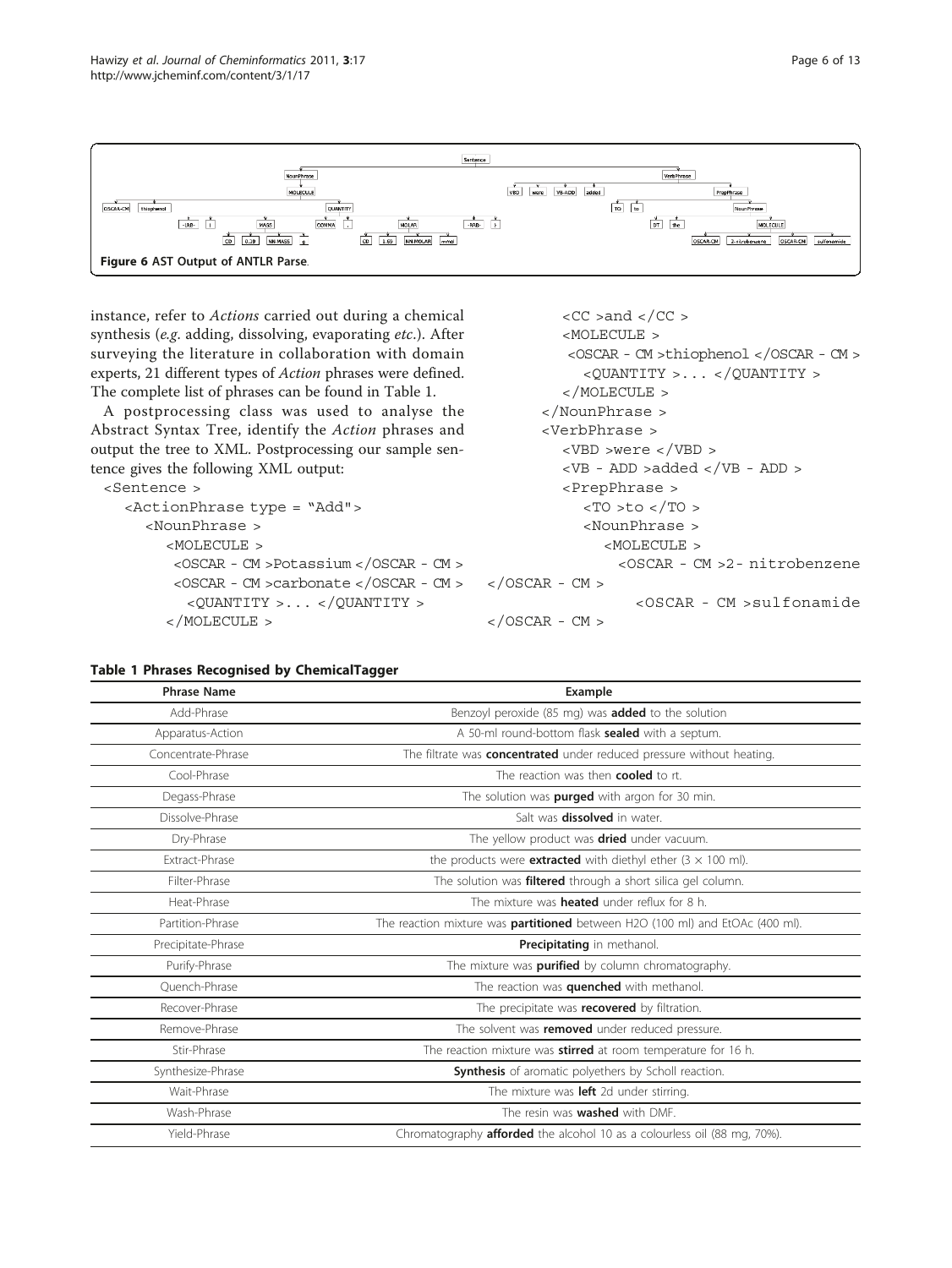```
</MOLECULE >
         </NounPhrase >
       </PrepPhrase >
    </VerbPhrase >
    <STOP >. </STOP >
  </ActionPhrase >
</Sentence >
```
The following types of phrases can now be extracted from the preparation (Figure 7):

It is important to note, that the parser also extracts nested noun-phrases such as the Dissolve-Phrase found within the Add-Phrase as shown above.

#### Role Identification

This simple approach to Action phrase identification can yield good results. Other inferences can be made at this stage, such as the identification of 'roles'. Typical roles for chemical compounds are products, reactants and solvents. Using linguistic context such as *Action* names and their position in the text we are able to detect this. For example in the following Dissolve-Phrase:

2-nitrobenzene sulfonamide 50 (0.50 g, 1.302 mmol) in N, N-dimethylformamide (33  $\text{cm}^3$ ) and Wash-Phrase:

the combined organic extracts were washed with brine

it can be inferred that  $N$ ,  $N$ -dimethylformamide and brine are solvents using cues such as their position after the preposition(underlined) and the type of Action phrase in which they are contained. The compound 2 nitrobenzene sulfonamide may be classified as a reactant as a result of its location at the start of the text and the bold number 50 following the compound. Bold numbers are commonly used as identifiers for reactants and products in organic chemistry literature. It can also be inferred that the product of this reaction is the compound 5-Cyclobutyl-2,3-dihydro-[1H]-2-benzazepine, because of its location in the title

#### 5-Cyclobutyl-2,3-dihydro-[1H]-2-benzazepine 82:

and the Yield-Phrase:

to give the title compound 82 (0.259 g, 1.302 mmol, ca. 100%) as an oil.

The structure provided through ChemicalTagger facilitates these inferences (see the 'Architecture and Deployment' section).

#### Output Representation

The ultimate goal of ChemicalTagger is to create machine processable structured data from natural language. The parse trees and nodes need to be preserved and labelled to identify any phrase or language component within them. Output formats for this data include CML, XML and RDF. Storing information in a structured machine-processable format makes it readily available for querying and visualisation tools. For example, a query could be run to retrieve all reactions that use N, N-dimethylformamide as a solvent and 2-nitrobenzene sulfonamide as a reactant that have yields greater than 80%. This would be a useful tool for grouping together similar reactions. Structured information can also be visualised, Figure [8](#page-7-0) shows one method of visualising extracted reaction paths.

In this figure, the numbers in the nodes refer to the products and reactants, the colours reflect the extracted information about the colour of the product and the shapes of the nodes refer to the aggregation state of the product:

- Ellipses: Unknown.
- 3D Boxes: Solid.
- Double Circles: Oil.
- Octagon: Gum.
- Triple Octagon: Foam.
- Diamond: Crystals or Needles.

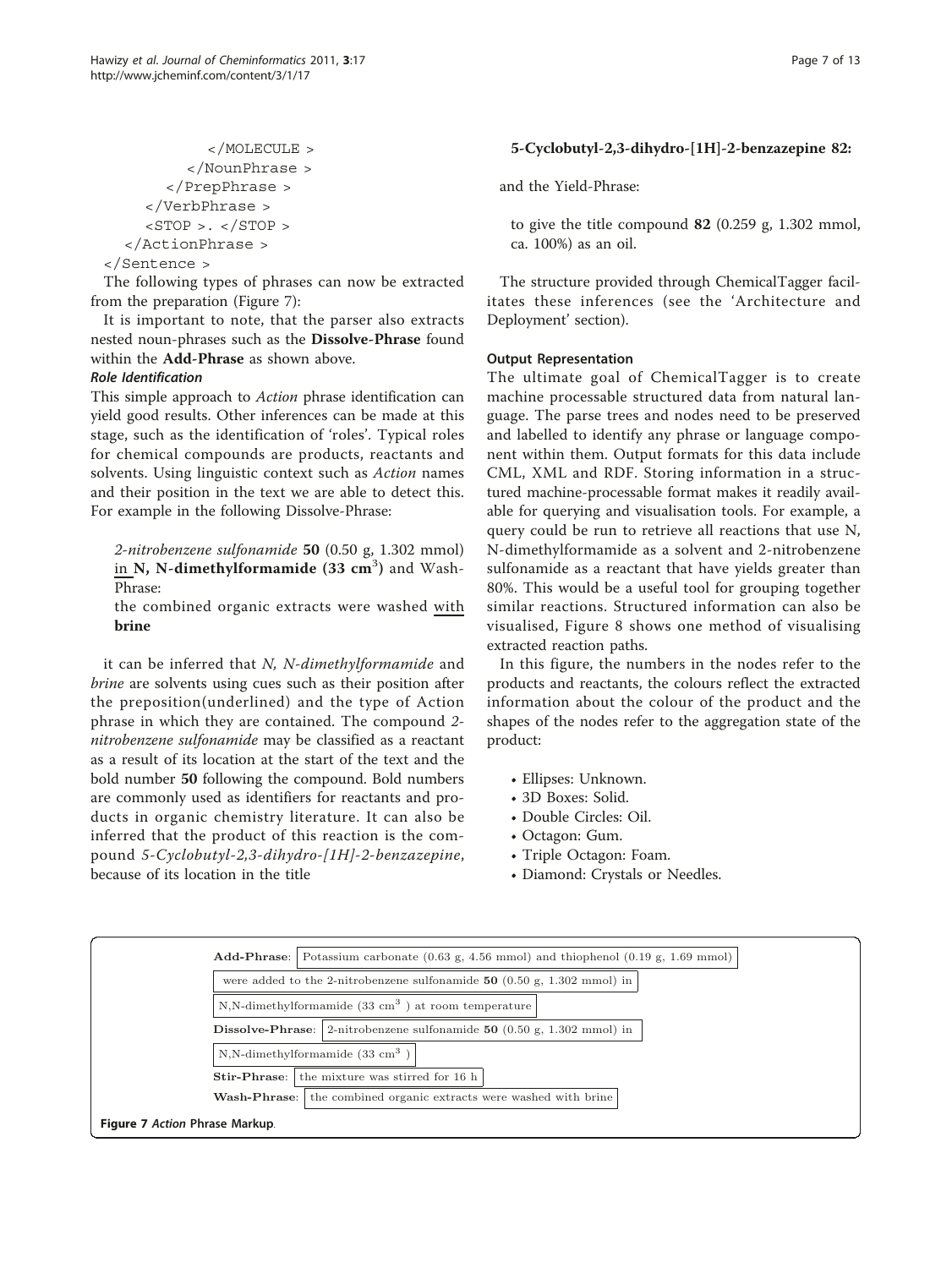<span id="page-7-0"></span>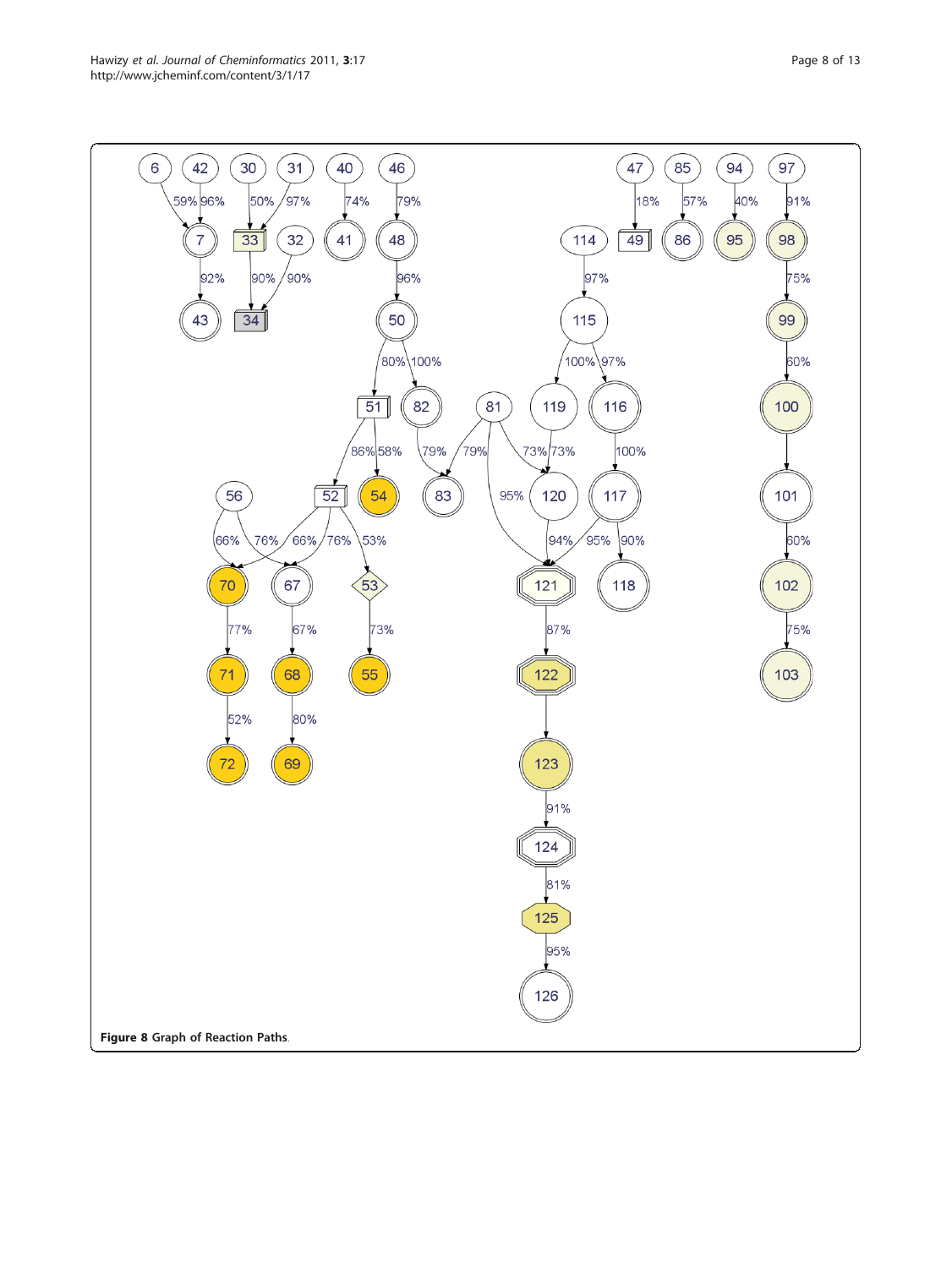As such, this graph provides a useful summary and a highly visual map of the chemistry reported in the paper -a document summary- and further analyses of this and graphs derived from other papers will open the door to the development of novel measures of document similarity (e.g. in terms of the chemical transformations reported in a corpus of synthesis papers).

#### Architecture and Deployment

ChemicalTagger has been developed in a modular manner using the Java framework, making individual components such as tokenisers, vocabularies and phrase grammars easily replaceable. This facilitates the study of a wide range of chemical subdomains which vary in syntactic style, vocabulary and semantic abstraction. Moreover, it is possible to convert ChemicalTagger's output into CML [[22](#page-12-0)] using a ChemicalTagger2CML converter. Thus, identified phrase-based chemistry such as solutions, reaction and procedures can converted into computable CML. This then allows for the construction of machine-processable synthesis information and searchable indices [[23](#page-12-0)].

ChemicalTagger has been used in an initial study to index large numbers (ca. 10,000) of patents from the European Patent Office. Preliminary results of this work were presented at the Science Online meeting [[24](#page-12-0)] where the methodology and deployment were demonstrated. The Dissolve phrases were extracted to determine what solvents were used. Although precise metrics were not used, the false positive rate (i.e. identification of a compound that was not a solvent) was very low (less than 0.5%) showing that ChemicalTagger greatly enhances the precision of identification of chemical compounds as well as providing the most likely role.

The modular structure of ChemicalTagger allows for adaption to general formulaic scientific language. Thus phrases that refer to conditions such as temperature (at a temperature of 25°C), time (left to equilibrate for 24 hours), atmosphere (under a nitrogen atmosphere), and pressure (caused by high pressure) can be found in atmospheric or bioscience papers and we believe that ChemicalTagger will identify these phrases with high precision without further modification. We are intending to promote ChemicalTagger as an Open Source general scientific NLP tool. The source code is available at

<https://bitbucket.org/lh359/chemicaltagger>

and further information about ChemicalTagger can be found at

[http://www-ucc.ch.cam.ac.uk/products/software/](http://www-ucc.ch.cam.ac.uk/products/software/chemicaltagger) [chemicaltagger](http://www-ucc.ch.cam.ac.uk/products/software/chemicaltagger)

#### Results and discussion

Evaluation was performed by preparing a corpus of experimental paragraphs from the chemical literature and conducting an inter-annotator study. The purpose of the inter-annotator agreement study is two-fold: evaluating the agreement between human annotators agree with each other and assessing the performance of ChemicalTagger against human annotators. Although chemistry is a relatively closed domain, writing styles vary and therefore such an assessment is necessary to get a clear picture of the quality of any machine extracted information.

## Corpus Assembly

The test corpus was assembled by carrying out searches for polymer synthesis related keywords in SciFinder Scholar [[25\]](#page-12-0). The keywords were 'atom transfer radical polymerization', 'condensation polymerization' and 'anionic polymerization' and papers were chosen at random from a variety of journals. This was done in order to accommodate different writing styles and conventions used across the literature. 50 paragraphs from the experimental sections of these papers were used to create the corpus.

#### Inter-Annotator Study

The study was carried out by four annotators, who are all trained chemists with formal backgrounds in different areas of chemistry. The annotators were provided with annotation guidelines, that can be found here [\[26](#page-12-0)]. The guidelines specify the structure of 21 different types of phrases that commonly occur in the chemistry literature and contain examples of annotated phrases from the experimental sections. The annotation process consisted of the chemists manually annotating 50 paragraphs from the test corpus and classifying the phrases according to the annotation guidelines. A point-andclick software tool was provided to facilitate annotation. After human annotation was completed, ChemicalTagger was run over the test corpus. Table [2](#page-9-0) shows a the number of *Action* phrases marked up by all four annotators alongside the number of Action phrases marked up by ChemicalTagger.

## Evaluation

Evaluation was performed by pair-wise comparison of the annotations (i.e Annotator A vs Annotator B); and the phrases as well as the Actions assigned to them were evaluated. Similarity of the annotations was measured using a Dice coefficient, a similarity matrix which is defined as:

$$
s = \frac{2|X \cap Y|}{|X| + |Y|}
$$
 (1)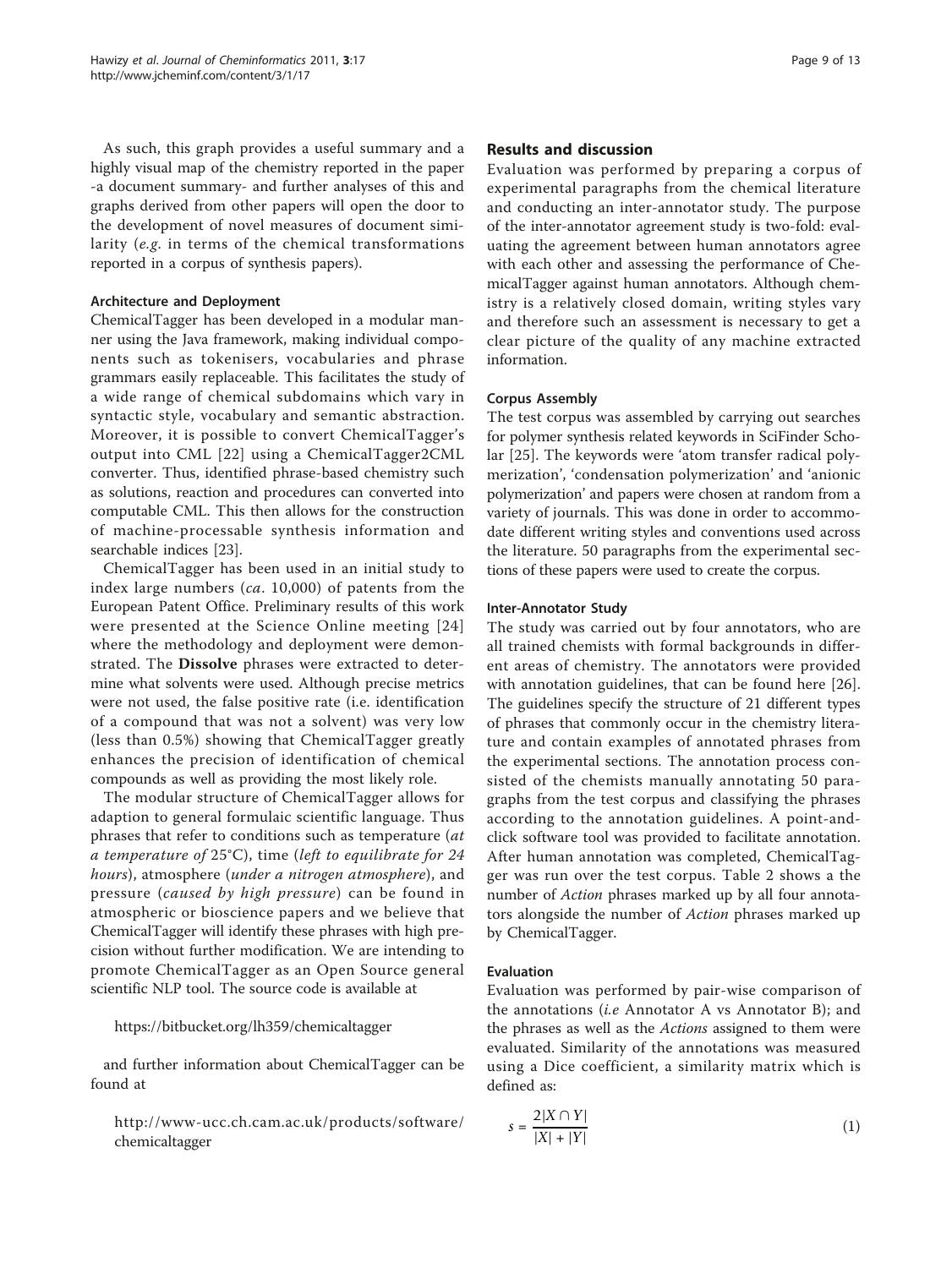<span id="page-9-0"></span>Table 2 Number of Phrases Marked up by Annotators and ChemicalTagger

| <b>Phrase Name</b> | <b>Annotators' Markup</b> | ChemicalTagger Markup |  |  |
|--------------------|---------------------------|-----------------------|--|--|
| Add                | 46-49                     | 47                    |  |  |
| ApparatusAction    | 18-23                     | 21                    |  |  |
| Concentrate        | $10 - 11$                 | 11                    |  |  |
| Cool               | $23 - 28$                 | 24                    |  |  |
| Degass             | 19-29                     | 22                    |  |  |
| Dissolve           | 29-34                     | 30                    |  |  |
| Dry                | 36-40                     | 39                    |  |  |
| Extract            | $11 - 12$                 | 10                    |  |  |
| Filter             | $21 - 26$                 | 20                    |  |  |
| Heat               | $15 - 26$                 | 17                    |  |  |
| Partition          | $2 - 7$                   | 3                     |  |  |
| Precipitate        | $15 - 20$                 | 13                    |  |  |
| Purify             | $25 - 32$                 | 26                    |  |  |
| Quench             | $16 - 16$                 | 16                    |  |  |
| Recover            | $() - Q$                  | 9                     |  |  |
| Remove             | $18 - 21$                 | 30                    |  |  |
| Stir               | 33-37                     | 34                    |  |  |
| Synthesize         | 50-66                     | 46                    |  |  |
| Wait               | $2 - 8$                   | 14                    |  |  |
| Wash               | $25 - 26$                 | 25                    |  |  |
| Yield              | 35-39                     | 36                    |  |  |
| <b>Total</b>       | 490-527                   | 493                   |  |  |

 $|X|$  and  $|Y|$  represent the annotations recognised by a pair of annotators.  $|X \cap Y|$  is the intersection of these annotations. The value of the similarity coefficient s therefore is twice the shared information over the combined set.

#### Identity of annotations

Previous work on annotations concentrated on named entities where strict rules for agreement between annotators. For example, in the sentence We used sodium chloride solution only the multiworded token sodium chloride would be allowed, while sodium and sodium chloride solution would both score negative. However, providing guidelines for measuring similarity between phrases is difficult. Conjunctions are problematic as are anaphora such as Salt was dissolved in water and concentrated at 80°C. In this example there are two phrases, but 'and' is not part of either and its inclusion could score negatively. Alongside the identification of the extent of the phrase (which should be exact) the annotators were also asked to identify the types of phrase (in this case dissolve and concentrate). It is possible to match the extent correctly and misidentify the type, or vice versa. These considerations are critical to interpreting the performance of ChemicalTagger.

The Action types and phrases in the test corpus were evaluated separately. A string match was used to evaluate the Action types and a machine-annotator agreement of 91.9% was achieved (See Table [3](#page-10-0)).

Evaluating phrase similarity was more challenging as annotators can often get the sense of the markup without the exact extent. Exact string match produced a low inter-annotator agreement of 55.5% and machineannotator agreement of 48.7%. For example, and concentrated at 80°C and concentrated at 80°C. do not match identically but have sufficient overlap that it is clear that the annotators were in agreement. Therefore a set of metric techniques based on string filtration were developed. The filter removed common stock words and tokens, such as preceeding adverbs and prepositions as well as  $\langle \cdot, \cdot \rangle$ ,  $\langle \cdot, \cdot \rangle$  and', 'to', 'the' and 'a', from consideration. This improved the observed average Dice Coefficient considerably and achieved an inter-annotator agreement of 76.2% and a machine-annotator agreement of 60.4% (See Table [4\)](#page-10-0).

#### Text Alignment

While filter matches improve the Dice coefficient considerably, this does not account for the ambiguity involved in defining and thus marking up the beginning and end of Action phrases. For example, the two Action phrases:

A 25 ml three-necked round-bottomed flask fitted with a dean-stark trap a condenser a nitrogen inlet/ outlet

and

To a 25 ml three-necked round-bottomed flask fitted with a dean-stark trap a condenser a nitrogen inlet/ outlet and magnetic stirrer

would, using the above metric, be treated as two different entities although they are essentially the same Action phrase. As such, a disagreement between two annotators is recorded if both have marked up slightly different beginnings and endings.

To solve this problem and get a true measure of the inter-annotator agreement, we have used the Needleman-Wunsch algorithm [[27\]](#page-12-0) to align and compare annotations by different annotators. The Needleman-Wunsch algorithm is a dynamic algorithm commonly used in bioinformatics to perform the global alignment of protein sequences. The algorithm aligns sequences by matching common characters and inserting spaces in unknown or non-matching locations. The alignment is performed by assigning scores for aligned characters in the form of a similarity matrix, with gaps being heavily penalised. An optimal alignment is then found.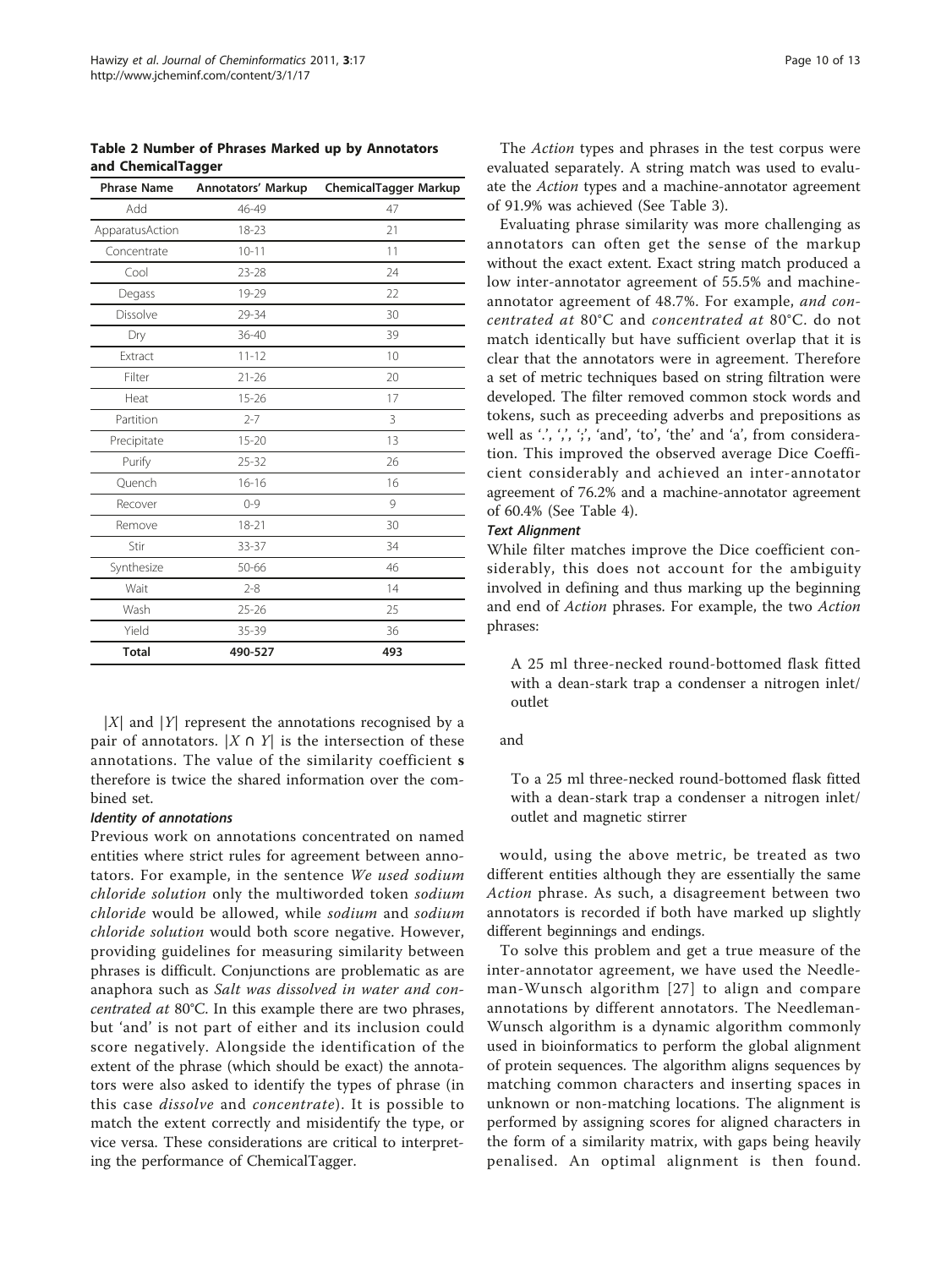|                                    | Annotator1               | Annotator <sub>2</sub> | Annotator3               | Annotator4 | ChemicalTagger |
|------------------------------------|--------------------------|------------------------|--------------------------|------------|----------------|
| Annotator1                         | $\overline{\phantom{a}}$ | 91.4                   | 94.0                     | 94.3       | 92.1           |
| Annotator <sub>2</sub>             | 91.4                     | $\sim$                 | 92.2                     | 92.5       | 91.5           |
| Annotator3                         | 94.0                     | 92.2                   | $\overline{\phantom{a}}$ | 94.0       | 92.0           |
| Annotator4                         | 94.3                     | 92.5                   | 94.0                     | $\sim$     | 92.2           |
| ChemicalTagger                     | 92.1                     | 91.5                   | 92.0                     | 92.2       | $\,$           |
|                                    |                          |                        |                          |            |                |
| <b>Machine-Annotator Agreement</b> | 91.9                     |                        |                          |            |                |
| Inter-Annotator Agreement          | 93.1                     |                        |                          |            |                |

#### <span id="page-10-0"></span>Table 3 Action Name Agreement (%)

To illustrate how the algorithm works against annotations, consider the example in Table [5](#page-11-0). The algorithm has detected that phrases 1 to 3 highlighted by both annotators match each other, while annotator A's phrase 4 does not match anything marked up by annotator B (and therefore gives a value of -1). Annotator A's fifth sentence was identified to correspond to annotator B's fourth sentence. The following matrix is produced by the alignment algorithm:

[1, 2, 3, 4, 5]

 $[1, 2, 3, -1, 4]$ 

A Dice coefficient was then calculated on the results of this alignment. Using this algorithm a machine-annotator agreement of 88.9% was achieved (see Table [6\)](#page-11-0).

#### Further Work

Current work investigates the use of chemical treebanks for recognising parts-of-speech tags as well as phrases. As mentioned earlier, a treebank is a parsed text corpus that is used in corpus linguistics for studying syntactic phenomena. It can also be used for training and testing parsers. Once parsed, a corpus will contain evidence of both frequency (how common different grammatical structures are in use) and coverage (the discovery of new, unanticipated, grammatical phenomena).

In life sciences, the Enju parser was adapted to biomedical domain by providing the GENIA treebank [\[9](#page-12-0)]. We

aim to create an equivalent treebank for chemistry using an open-access corpus of paragraphs taken from the experimental sections of papers from the chemistry domain. This treebank will be produced semi-automatically by first running ChemicalTagger on the corpus and then manually correcting the mistagged nodes and trees. The treebank produced by this semi-automatic curation process will then be used as input for the development of a machine-learning-based parser for ChemicalTagger. An analysis of this parser's performance can then be carried out by evaluating its output against that of the ANTLR-based ChemicalTagger.

#### Conclusions

We have shown that structured scientific data can be extracted from unstructured scientific literature using ChemicalTagger. We have also demonstrated that, using text mining and natural language processing tools, we can extract both chemical entities and the relationships between those entities, and make the resulting data available in a machine-processable format. We have shown that these graphs are useful for the generation of highly informative visualisations. While machine extraction can yield good results, it nevertheless remains an act of 'information archaeology' and as such necessarily imperfect. We therefore strongly urge, that the scientific community move towards an ethos where scientific data

|                                    | Annotator1 | Annotator2               | Annotator3               | Annotator4 | ChemicalTagger           |
|------------------------------------|------------|--------------------------|--------------------------|------------|--------------------------|
| Annotator1                         | $\sim$     | 75.1                     | 70.2                     | 75.0       | 61.4                     |
| Annotator2                         | 75.1       | $\overline{\phantom{a}}$ | 77.6                     | 80.0       | 60.7                     |
| Annotator3                         | 70.2       | 77.6                     | $\overline{\phantom{a}}$ | 79.0       | 56.5                     |
| Annotator4                         | 75.0       | 80.0                     | 79.0                     | $\sim$     | 63.0                     |
| ChemicalTagger                     | 61.4       | 60.7                     | 56.5                     | 63.0       | $\overline{\phantom{a}}$ |
| <b>Machine-Annotator Agreement</b> | 60.4       |                          |                          |            |                          |
| <b>Inter-Annotator Agreement</b>   | 76.2       |                          |                          |            |                          |

## Table 4 Filtered Phrase Agreement (%)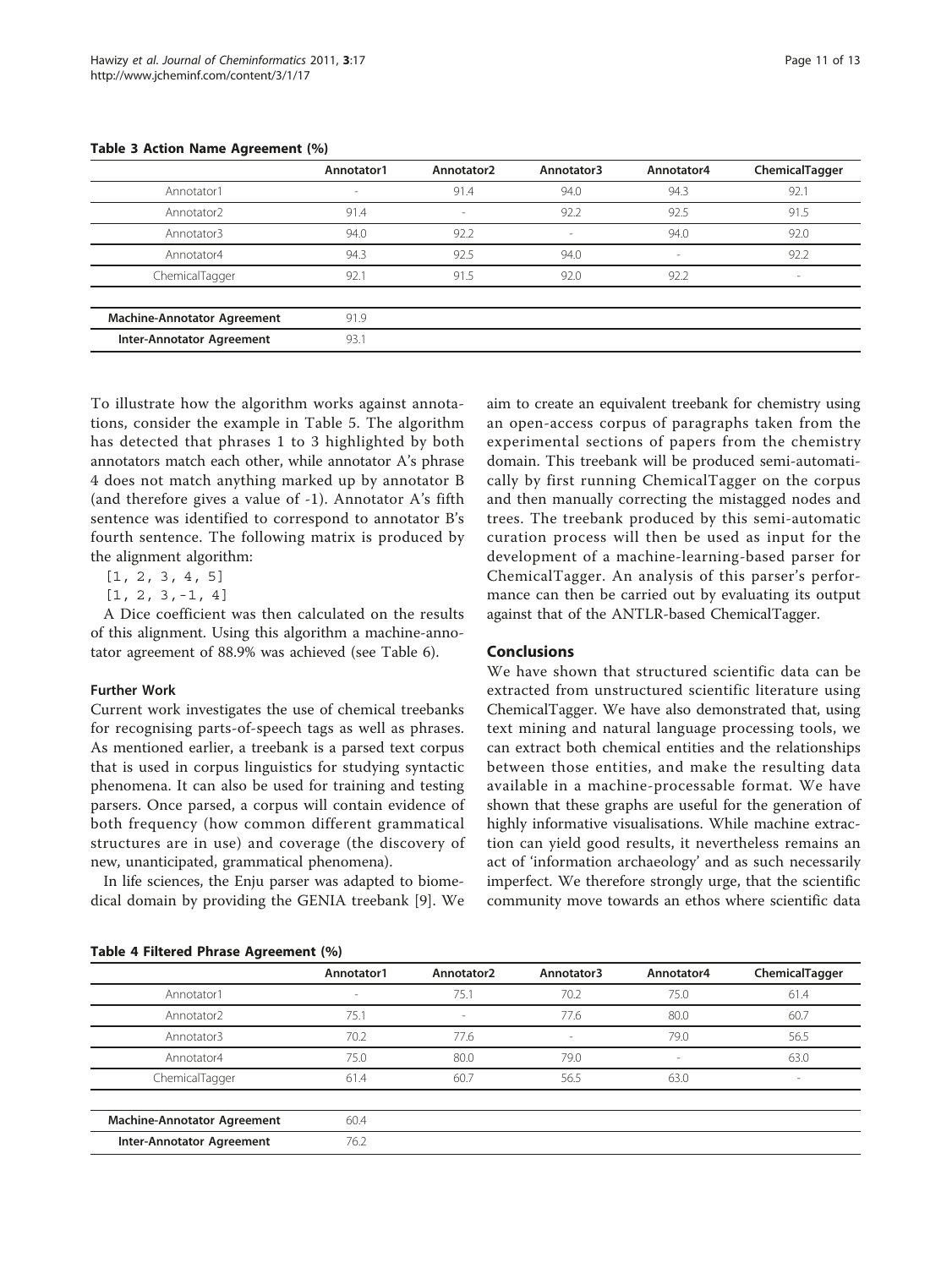| Annotator1                                                                                                                                                                                                       | Annotator <sub>2</sub>                                                  |
|------------------------------------------------------------------------------------------------------------------------------------------------------------------------------------------------------------------|-------------------------------------------------------------------------|
| 1. to a 25 ml three-necked round-bottomed flask fitted with a dean-stark trap, a 1. a 25 ml three-necked round-bottomed flask fitted with a dean-<br>condenser, and a nitrogen inlet/outlet and magnetic stirrer | stark trap, a condenser, and a nitrogen inlet/outlet                    |
| 2.was subsequently sealed with a rubber septum                                                                                                                                                                   | 2. which was subsequently sealed with a rubber septum                   |
| 3. stirring the reaction mixture overnight at room temperature                                                                                                                                                   | 3. after stirring the reaction mixture overnight at room<br>temperature |
| 4. evaporation of the eluate                                                                                                                                                                                     |                                                                         |
| 5. afforded 8 as a white solid (2.63 g, 57% yield)                                                                                                                                                               | 4. which then afforded 8 as a white solid (2.63 g, 57% yield)           |

<span id="page-11-0"></span>Table 5 Phrase Alignment Using the Needleman-Wunsch Algorithm

is published in semantic form and where both authors and publishers feel under an obligation to make this information openly available. Were this to happen on a significant scale, it would lead to a revolution where millions of chemical syntheses every year can be automatically analysed by machine, which in turn could lead to significant improvements in our ability to do science. Opportunities generated through the large-scale availability of semantic data include:

• Formal semantic verification of published information leading to higher quality information from authors, for reviewers and for technical processing.

- Greater understandability by readers (including machines).
- Automatic analysis of reaction conditions and results.
- Greater formal representation of chemical reactions.

We hope, however, that the extraction tools demonstrated here will have only a limited lifetime before they are replaced by semantic authoring.

#### Copyright Implications

It is important to note that these extraction tools are restricted to the copyright associated with the data. Patents and Open Access (CC-BY) papers explicitly allow data extraction. Theses may depend on the copyright or explicit rights within the thesis. Most publishers of chemistry are not universally Open Access and we have engaged with them over several years trying to find a straightforward answer. The authors have raised this issue with both specific publishers (e.g. Elsevier, who publish Tetrahedron) and the STM Publisher's Association. Elsevier have referred this to their 'Universal Access' department and currently cannot say whether or not this is permitted. It has been agreed with STM publishers that bibliographic data is Open (CC-BY or CC0). There is no agreement, at the moment, on what data can be extracted.

#### Acknowledgements

The authors wish to acknowledge the following for their contributions: Daniel Lowe (University of Cambridge) for providing substantial feedback on deploying ChemicalTagger and contributing to the code base, Nicholas England (University of Cambridge) and Dr Colin Batchelor (Royal Society of Chemistry) for participating in the inter-annotator agreement study and for valuable discussions in the preparation of the annotation guidelines. This research was funded by JISC and Unilever. The authors also acknowledge the article processing charge for this article that has been partially funded by Pfizer, Inc. Pfizer, Inc. has had no input into the content of the article. The article has been independently prepared by the authors and been subject to the journal's standard peer review process.

#### Author details

<sup>1</sup>Unilever Centre for Molecular Science Informatics, Department of Chemistry Lensfield Road, Cambridge, CB2 1EW, UK. <sup>2</sup>European Bioinformatics Institute Wellcome Trust Genome Campus, Hinxton, Cambridge, CB10 1SD, UK.

#### Authors' contributions

LH co-authored the paper, developed ChemicalTagger and evaluated its performance. DJ co-authored the paper and developed ChemicalTagger. NA co-authored the paper, setup the test corpus and co-authored the annotation guidelines. PMR co-authored the paper and was the principle investigator on the project.

## Table 6 Phrase Alignment Agreement(%)

| Table of Fillase Allynniellt Agreement (70) |                          |                        |                          |                          |                          |
|---------------------------------------------|--------------------------|------------------------|--------------------------|--------------------------|--------------------------|
|                                             | Annotator1               | Annotator <sub>2</sub> | Annotator3               | Annotator4               | ChemicalTagger           |
| Annotator1                                  | $\overline{\phantom{a}}$ | 90.2                   | 89.2                     | 91.1                     | 88.4                     |
| Annotator <sub>2</sub>                      | 90.2                     | $\sim$                 | 90.8                     | 91.6                     | 89.8                     |
| Annotator3                                  | 89.2                     | 90.8                   | $\overline{\phantom{a}}$ | 91.6                     | 87.2                     |
| Annotator4                                  | 91.1                     | 91.6                   | 91.6                     | $\overline{\phantom{a}}$ | 90.2                     |
| ChemicalTagger                              | 88.4                     | 89.8                   | 87.2                     | 90.2                     | $\overline{\phantom{a}}$ |
|                                             |                          |                        |                          |                          |                          |
| <b>Machine-Annotator Agreement</b>          | 88.9                     |                        |                          |                          |                          |
| Inter-Annotator Agreement                   | 90.8                     |                        |                          |                          |                          |